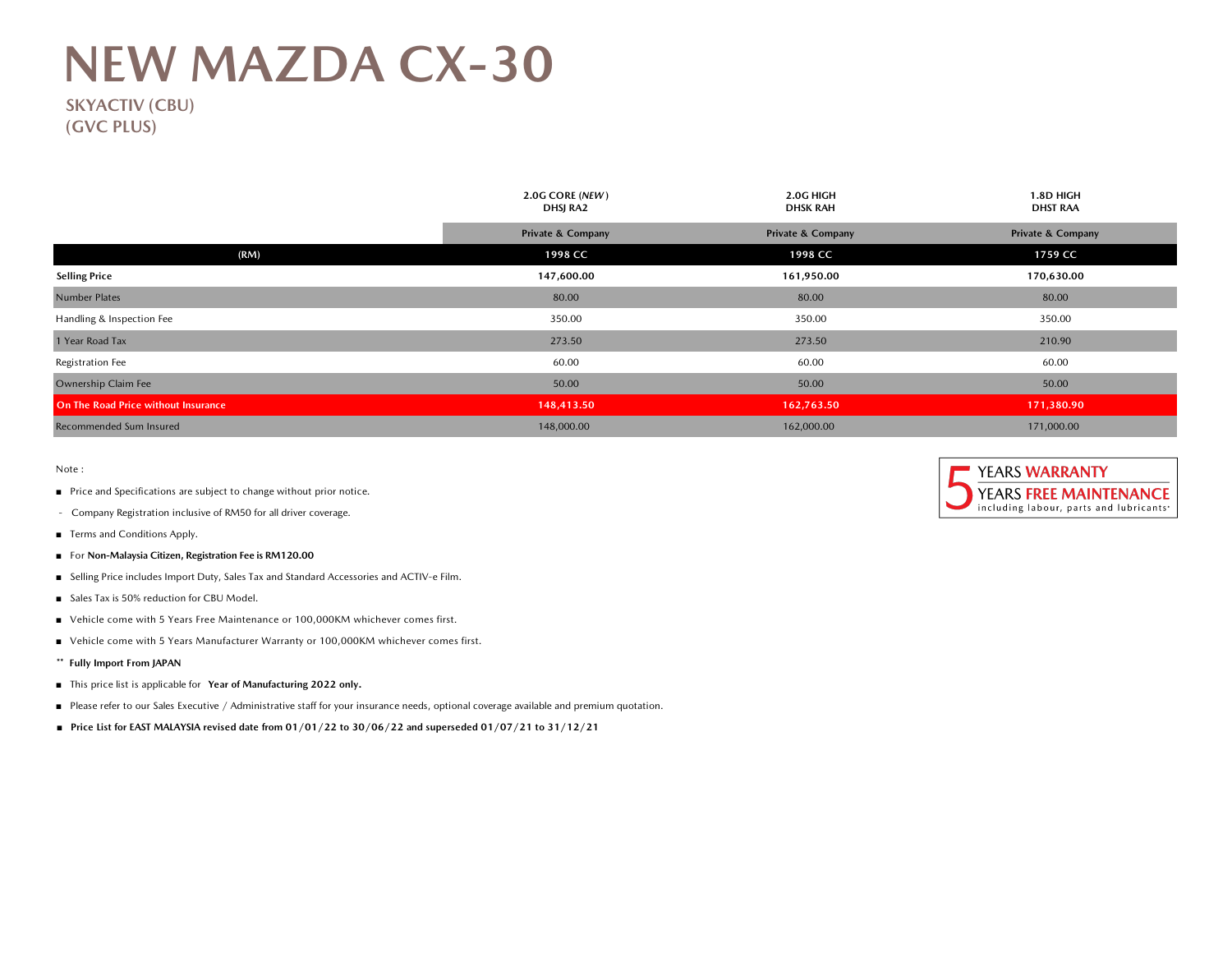## **NEW MAZDA CX-30**

**SKYACTIV SV (CBU) (IGNITE EDITION)**

|                                     | 2.0G HIGH 2WD<br><b>DHSK RAJ</b> | 2.0G HIGH 4WD<br><b>DHSL RAP</b> |  |
|-------------------------------------|----------------------------------|----------------------------------|--|
|                                     | <b>Private &amp; Company</b>     | <b>Private &amp; Company</b>     |  |
| (RM)                                | 1998 CC                          | 1998 CC                          |  |
| <b>Selling Price</b>                | 170,885.00                       | 182,530.00                       |  |
| <b>Number Plates</b>                | 80.00                            | 80.00                            |  |
| Handling & Inspection Fee           | 350.00                           | 350.00                           |  |
| 1 Year Road Tax                     | 273.50                           | 273.50                           |  |
| Registration Fee                    | 60.00                            | 60.00                            |  |
| Ownership Claim Fee                 | 50.00                            | 50.00                            |  |
| On The Road Price without Insurance | 171,698.50                       | 183,343.50                       |  |
| Recommended Sum Insured             | 171,000.00                       | 183,000.00                       |  |

Note :

- Price and Specifications are subject to change without prior notice.
- Company Registration inclusive of RM50 for all driver coverage.
- Terms and Conditions Apply.
- For **Non-Malaysia Citizen, Registration Fee is RM120.00**
- Selling Price includes Import Duty, Sales Tax and Standard Accessories and ACTIV-e Film.
- Sales Tax is 50% reduction for CBU Model.
- Vehicle come with 5 Years Free Maintenance or 100,000KM whichever comes first.
- Vehicle come with 5 Years Manufacturer Warranty or 100,000KM whichever comes first.
- **\*\* Fully Import From JAPAN**
- Please refer to our Sales Executive / Administrative staff for your insurance needs, optional coverage available and premium quotation.
- **■ Price List for EAST MALAYSIA Effective date from 01/02/22 to 30/06/22.**